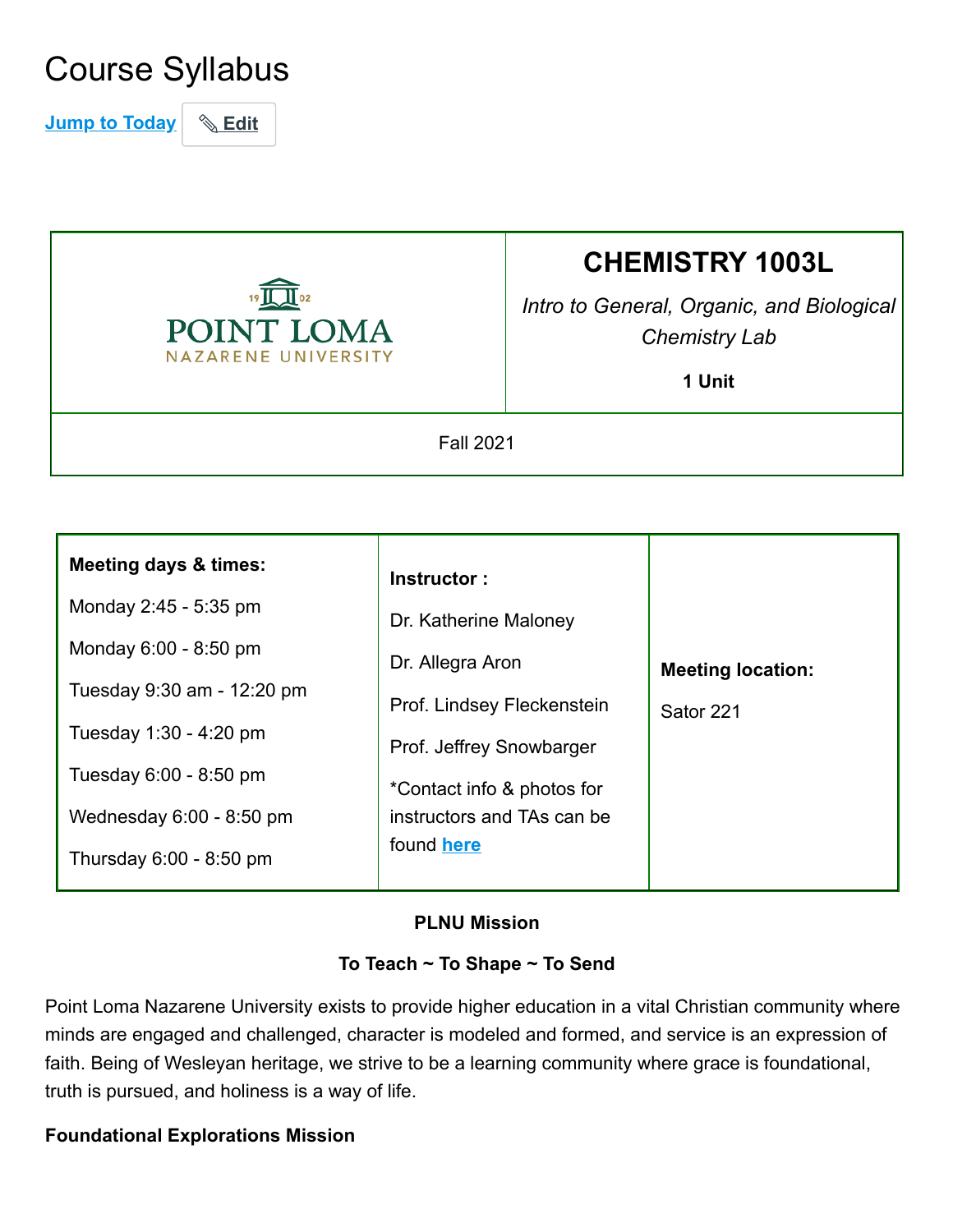PLNU provides a foundational course of study in the liberal arts informed by the life, death, and resurrection of Jesus Christ. In keeping with the Wesleyan tradition, the curriculum equips students with a broad range of knowledge and skills within and across disciplines to enrich major study, lifelong learning, and vocational service as Christ-like participants in the world's diverse societies and culture.

## **COURSE DESCRIPTION**

**From the PLNU Catalog:** An inquiry-based laboratory that is a co-requisite for CHE1003.

#### **COURSE LEARNING OUTCOMES**

By the end of the course, you will:

- Explain the importance of chemistry in the life of bacteria.
- Design an experiment to test the effect of culture conditions on antibiotic production in bacteria.
- Select appropriate techniques to separate and identify molecules from a complex sample.
- Analyze genomic and metabolomic data to identify what kinds of antibiotics a bacterium has the 'blueprints' to produce, versus which antibiotics it actually produces.
- Analyze and communicate your findings back into the global Tiny Earth Network.

## **REQUIRED RESOURCES**

For lab, you'll need to purchase a pair of protective **lab glasses** and a **lab coat**. You may either bring your own or purchase them from the chemistry club on the first day of lab for \$10 (\$3 for the the lab coat, and \$7 for the lab glasses). You are encouraged to store these in a designated location in the lab.

Since this is a brand new course, your 'text' will be excerpts from the not-yet-published lab manual, included here in the Canvas course. *(Note that your input on the readings is very welcome and may shape the final manuscript!)*

## *EXAMPLE* **LAB SCHEDULE**

In this lab, we will be doing real scientific research, which is to say that *we don't know the outcome ahead of time!* As a result, the precise activities week-to-week WILL vary depending on the outcome of a previous experiment. Treat the schedule below as an *example* of one possible sequence of activities. Yours can - and likely will - look quite different!

Occasionally, lab may be held **in one of the computer labs in Ryan Library** or **asynchronously** (in which case you can complete the lab at a time of your choice during the week). Your instructor will let you know the preceding week if this is the case.

| Week                    | Readings & Assignments  | Lab Agenda            |
|-------------------------|-------------------------|-----------------------|
|                         | Section 0: Tiny Earth   | Introductions         |
| $ (8/31, 9/7-$<br> 9/9) | Lab Syllabus & Schedule | The Antibiotic Crisis |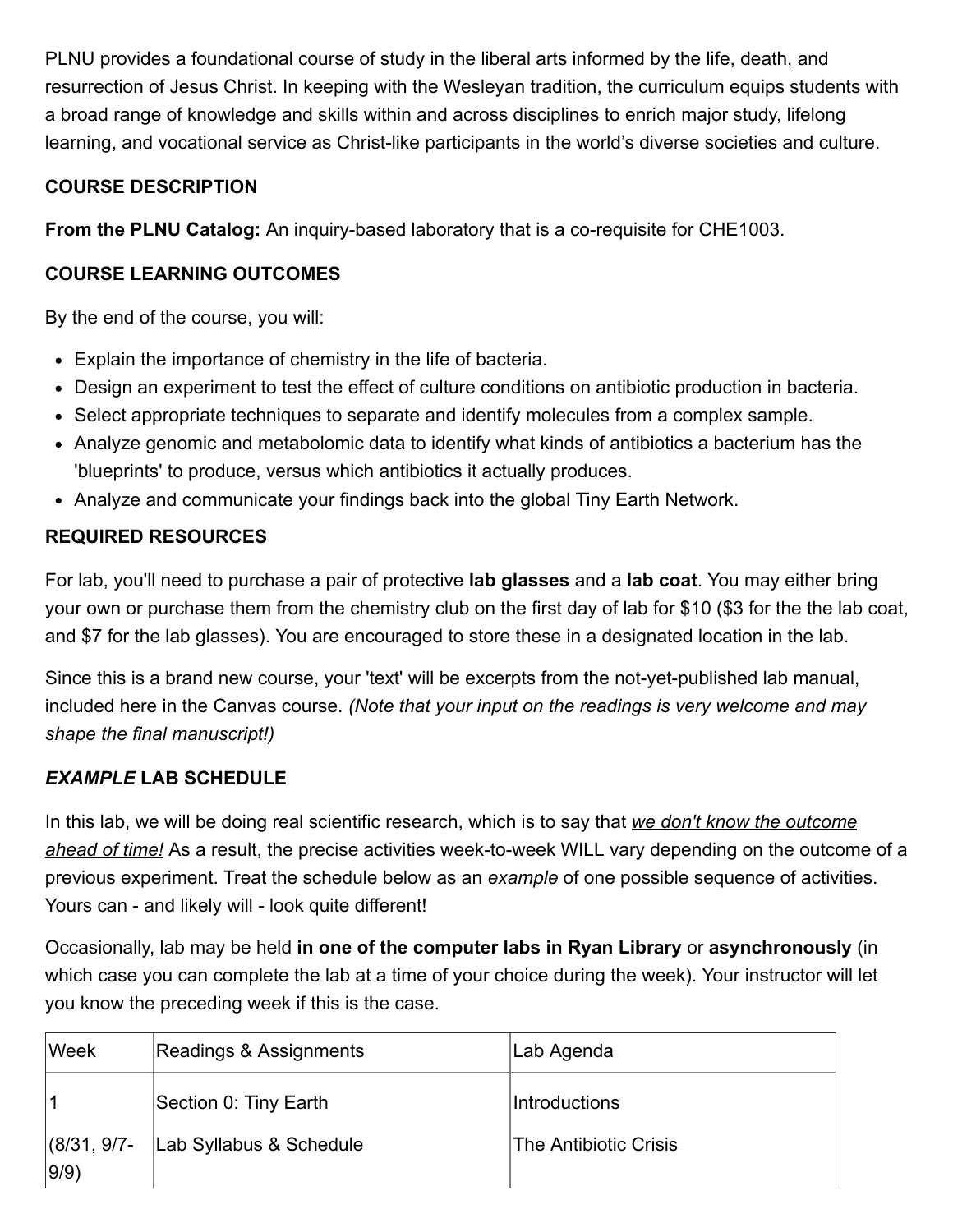|                                 | Protocol: Cross-streaking assay<br>Week 1 Postlab assignment                                                                                                          | Cross streak: TE3760 vs. B. subtilis                                                                                 |
|---------------------------------|-----------------------------------------------------------------------------------------------------------------------------------------------------------------------|----------------------------------------------------------------------------------------------------------------------|
| $\overline{2}$<br>$(9/13-9/16)$ | <b>Section 1: Natural Products</b><br>Protocols: Liquid-liquid extraction,<br>Scientific measurements<br>Week 2 Prelab Assignment<br><b>Week 2 Postlab Assignment</b> | What are natural products?<br>Liquid-liquid extraction<br>Determining density                                        |
| 3<br>$(9/20-9/23)$              | Section 2: How natural products are made<br>Meet Tiny Earth Strain TE3760<br>Protocol: AntiSMASH<br>Week 3 Prelab Assignment<br><b>Week 3 Postlab Assignment</b>      | The Central Dogma<br>AntiSMASH tutorial: S. erythraea<br>(Bring your computer)                                       |
| 4<br>$(9/27 - 9/30)$            | Section 3: Turning on antibiotic production<br>lines<br>Protocol: AntiSMASH<br><b>Week 4 Prelab Assignment</b><br>Week 4 Postlab Assignment                           | <b>Discussion: Culture conditions</b><br>Write media recipe/instructions for<br>your TA to prepare your chosen media |
| 5<br>$(10/4 - 10/7)$            | Protocols: Growing in liquid culture,<br>growing in solid culture<br>Week 5 Prelab Assignment<br>Week 5 Postlab Assignment                                            | Inoculation                                                                                                          |
| 6<br>$(10/11 -$<br>10/14)       | Section 2: How natural products are made<br>Protocol: AntiSMASH of TE3760<br>Week 6 Prelab Assignment<br>Week 6 Postlab Assignment                                    | AntiSMASH analysis of TE3760<br>(Bring your computer)                                                                |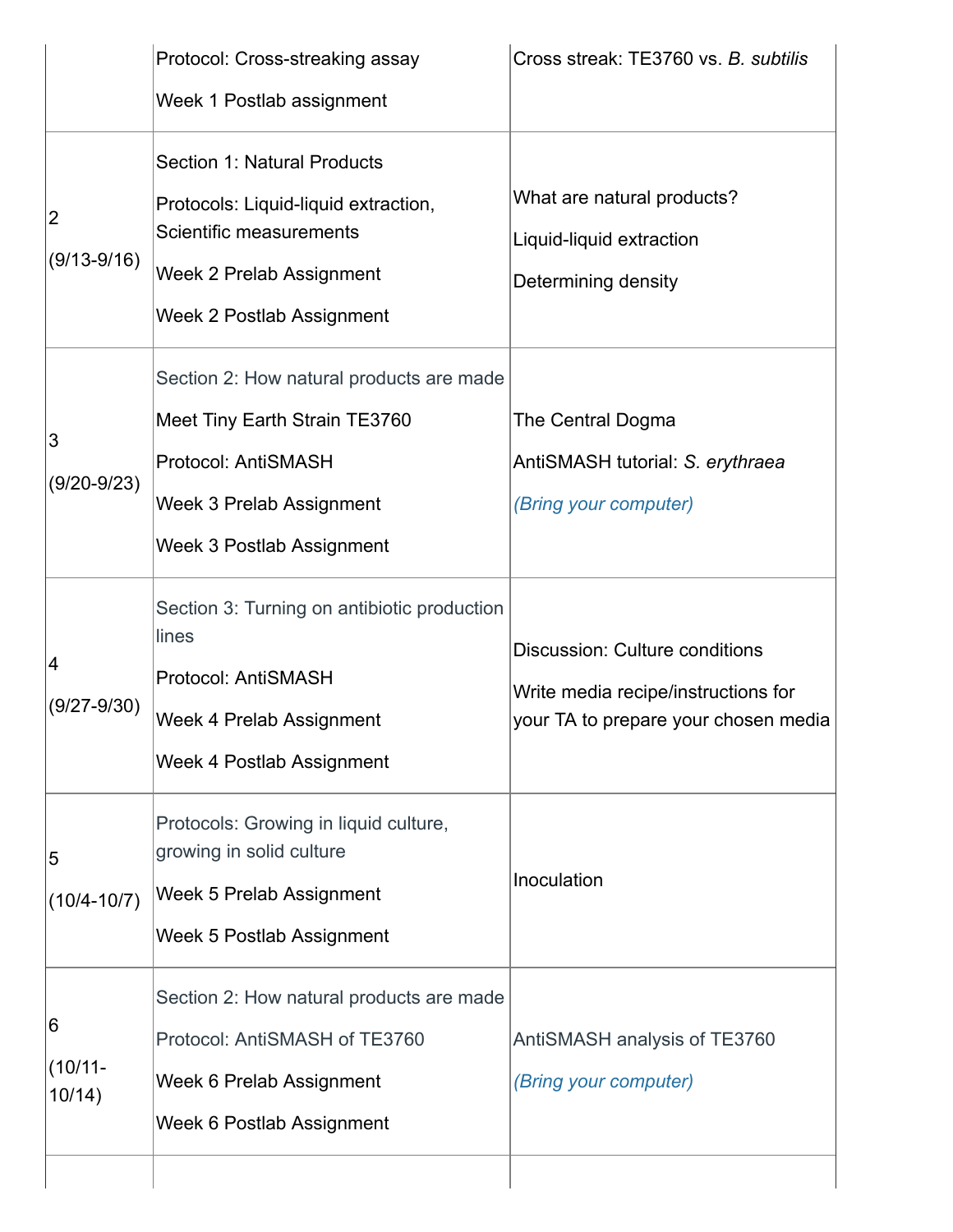| 7                         | Section 4: Extraction                                                                                                                                           | <b>TE3760 Extraction</b>                                                                                            |
|---------------------------|-----------------------------------------------------------------------------------------------------------------------------------------------------------------|---------------------------------------------------------------------------------------------------------------------|
| $(10/18 -$<br>10/21)      | Protocol: Liquid-liquid extraction, disk-<br>diffusion bioassay                                                                                                 | Disk diffusion bioassay                                                                                             |
|                           | Week 7 Prelab Assignment                                                                                                                                        |                                                                                                                     |
|                           | Week 7 Postlab Assignment                                                                                                                                       |                                                                                                                     |
| 8<br>$(10/25 -$<br>10/28) | Section 5: Chemical separations<br>Protocols: TLC, TLC bioautography<br>Week 8 Prelab Assignment<br><b>Week 8 Postlab Assignment</b>                            | Disk diffusion results<br>TLC of TE3760<br>TLC bioautography                                                        |
| 9<br>$(11/1-11/4)$        | Section 6: Mass Spectrometry<br>Protocol: Exploring LCMS data<br>Week 9 Prelab Assignment<br>Week 9 Postlab Assignment                                          | Examine LCMS data of antibiotics,<br><b>TE3760</b><br>TLC Bioautography of active extracts<br>(In the computer lab) |
| 10<br>$(11/8 - 11/11)$    | Section 7: NMR spectroscopy<br>Protocols: NMR sample prep and data<br>acquisition, NMR data analysis<br>Week 10 Prelab Assignment<br>Week 10 Postlab Assignment | Acquire <sup>1</sup> H NMR and HSQC spectra<br>on crude extracts<br>Identify compound classes using NMR             |
| 11<br>$(11/15 -$<br>11/18 | Section 7: NMR spectroscopy<br><b>Protocol: SMART NMR</b><br>Week 11 Prelab Assignment<br>Week 11 Postlab Assignment                                            | Identify candidate structures using<br><b>SMART NMR &amp; LCMS data from</b><br>Week 10<br>(In the computer lab)    |
| Week of<br>11/22          | Thanksgiving break - no lab                                                                                                                                     |                                                                                                                     |
| 12                        | Poster workshop                                                                                                                                                 | Work on final poster presentation                                                                                   |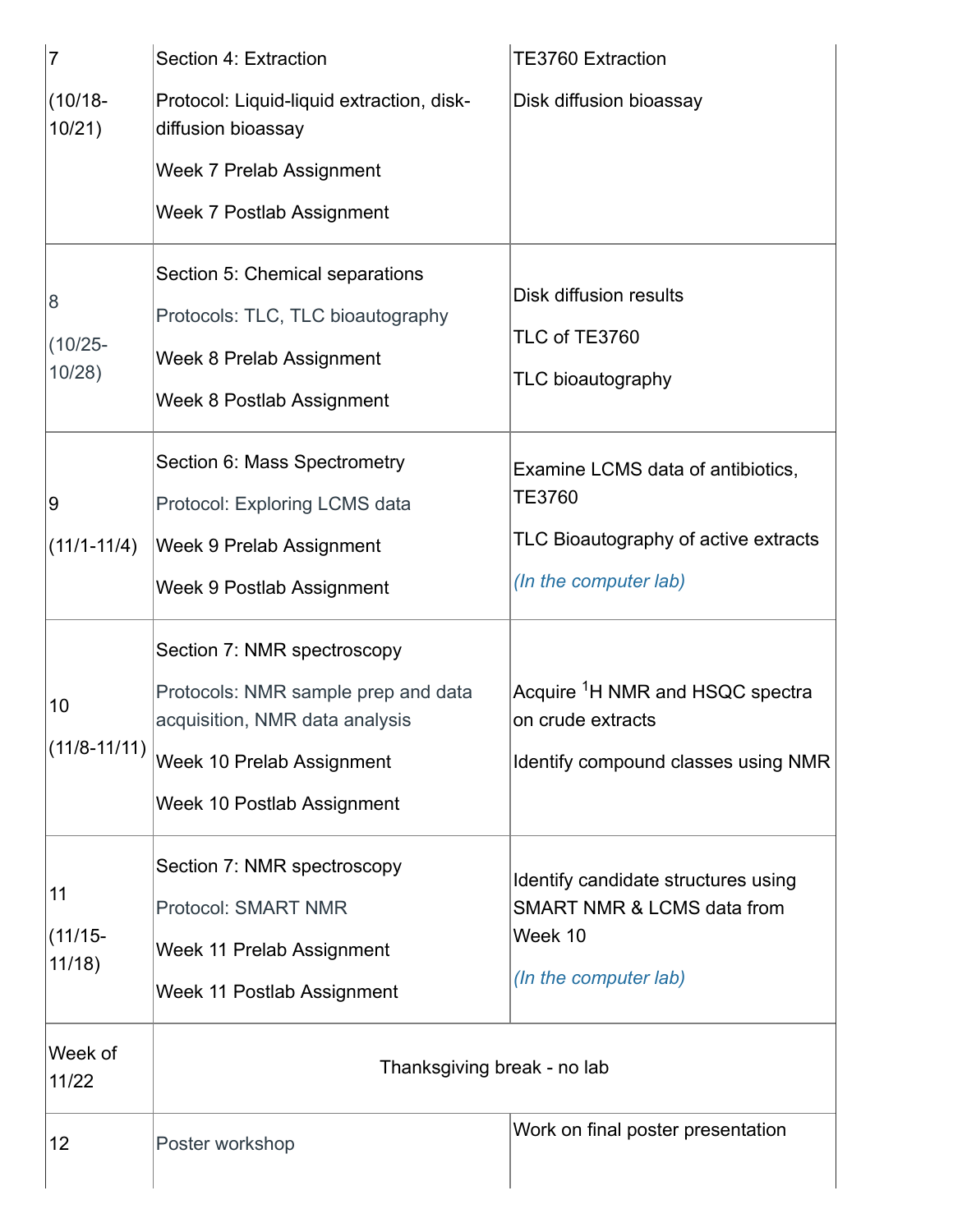|                       | $(11/29-12/2)$ Week 12 Prelab Assignment |                                            |
|-----------------------|------------------------------------------|--------------------------------------------|
|                       | Week 12 Postlab Assignment               |                                            |
| 13<br>$(12/6 - 12/8)$ | Week 13 Prelab Assignment                | <b>Tiny Earth Chemistry Poster Session</b> |

All readings are from the Tiny Earth Chemistry guide, and will be provided on Canvas.

## **ASSESSMENT AND GRADING**

The activities described above will contribute to your total course grade according to the following distribution:

| Prelab assignments               | 25% |
|----------------------------------|-----|
| Postlab assignments              | 50% |
| Participation                    | 10% |
| <b>Final Poster Presentation</b> | 15% |

Student grades will be posted in the Canvas grade book throughout the course. Letter grades will be assigned at the end of the course based on your percentage of total possible points, according to the following scale:

#### **Standard Grade Scale Based on Percentages**

| A 93-100 |                             |                             |                  | $ B+87-89 $ C+77-79 $ D+67-69 $ F Less than 59 |
|----------|-----------------------------|-----------------------------|------------------|------------------------------------------------|
| A-90-92  |                             | B 83-86   C 73-76   D 63-66 |                  |                                                |
|          | $B - 80 - 82$ $C - 70 - 72$ |                             | $\vert$ D- 60-62 |                                                |

#### **STATE AUTHORIZATION**

State authorization is a formal determination by a state that Point Loma Nazarene University is approved to conduct activities regulated by that state. In certain states outside California, Point Loma Nazarene University is not authorized to enroll online (distance education) students. If a student moves to another state after admission to the program and/or enrollment in an online course, continuation within the program and/or course will depend on whether Point Loma Nazarene University is authorized to offer distance education courses in that state. It is the student's responsibility to notify the institution of any change in his or her physical location. Refer to the map on **State Authorization**

**[\(https://www.pointloma.edu/offices/office-institutional-effectiveness-research/disclosures\)](https://www.pointloma.edu/offices/office-institutional-effectiveness-research/disclosures)** to view which states allow online (distance education) outside of California.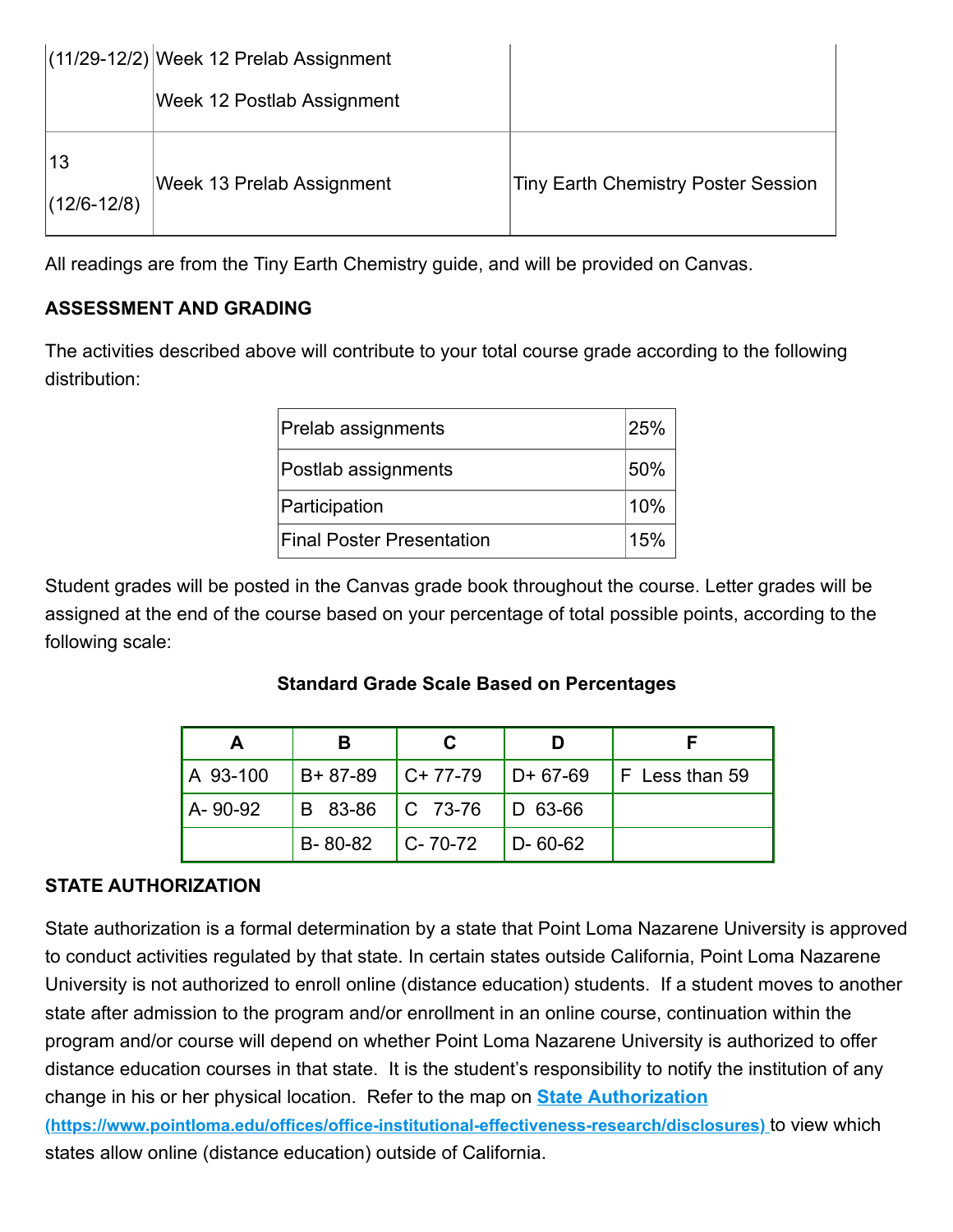#### **INCOMPLETES AND LATE ASSIGNMENTS**

All assignments are to be submitted/turned in by the beginning of the lab session when they are due including assignments posted in Canvas. Incompletes will only be assigned in extremely unusual circumstances.

## **PLNU COPYRIGHT POLICY**

Point Loma Nazarene University, as a non-profit educational institution, is entitled by law to use materials protected by the US Copyright Act for classroom education. Any use of those materials outside the class may violate the law.

## **PLNU ACADEMIC HONESTY POLICY**

Students should demonstrate academic honesty by doing original work and by giving appropriate credit to the ideas of others. Academic dishonesty is the act of presenting information, ideas, and/or concepts as one's own when in reality they are the results of another person's creativity and effort. A faculty member who believes a situation involving academic dishonesty has been detected may assign a failing grade for that assignment or examination, or, depending on the seriousness of the offense, for the course. Faculty should follow and students may appeal using the procedure in the university Catalog. See **Academic Policies [\(http://catalog.pointloma.edu/content.php?catoid=18&navoid=1278\)](http://catalog.pointloma.edu/content.php?catoid=18&navoid=1278)** for definitions of kinds of academic dishonesty and for further policy information.

#### **PLNU ACADEMIC ACCOMMODATIONS POLICY**

PLNU is committed to providing equal opportunity for participation in all its programs, services, and activities. Students with disabilities may request course-related accommodations by contacting the Educational Access Center (EAC), located in the Bond Academic Center (EAC@pointloma.edu or 619- 849-2486). Once a student's eligibility for an accommodation has been determined, the EAC will issue an academic accommodation plan ("AP") to all faculty who teach courses in which the student is enrolled each semester.

PLNU highly recommends that students speak with their professors during the first two weeks of each semester/term about the implementation of their AP in that particular course and/or if they do not wish to utilize some or all of the elements of their AP in that course.

Students who need accommodations for a disability should contact the EAC as early as possible (i.e., ideally before the beginning of the semester) to assure appropriate accommodations can be provided. It is the student's responsibility to make the first contact with the EAC.

## **PLNU ATTENDANCE AND PARTICIPATION POLICY**

Regular and punctual attendance at all class sessions is considered essential to optimum academic achievement. If the student is absent for more than 10 percent of class sessions, the faculty member will issue a written warning of de-enrollment. If the absences exceed 20 percent, the student may be de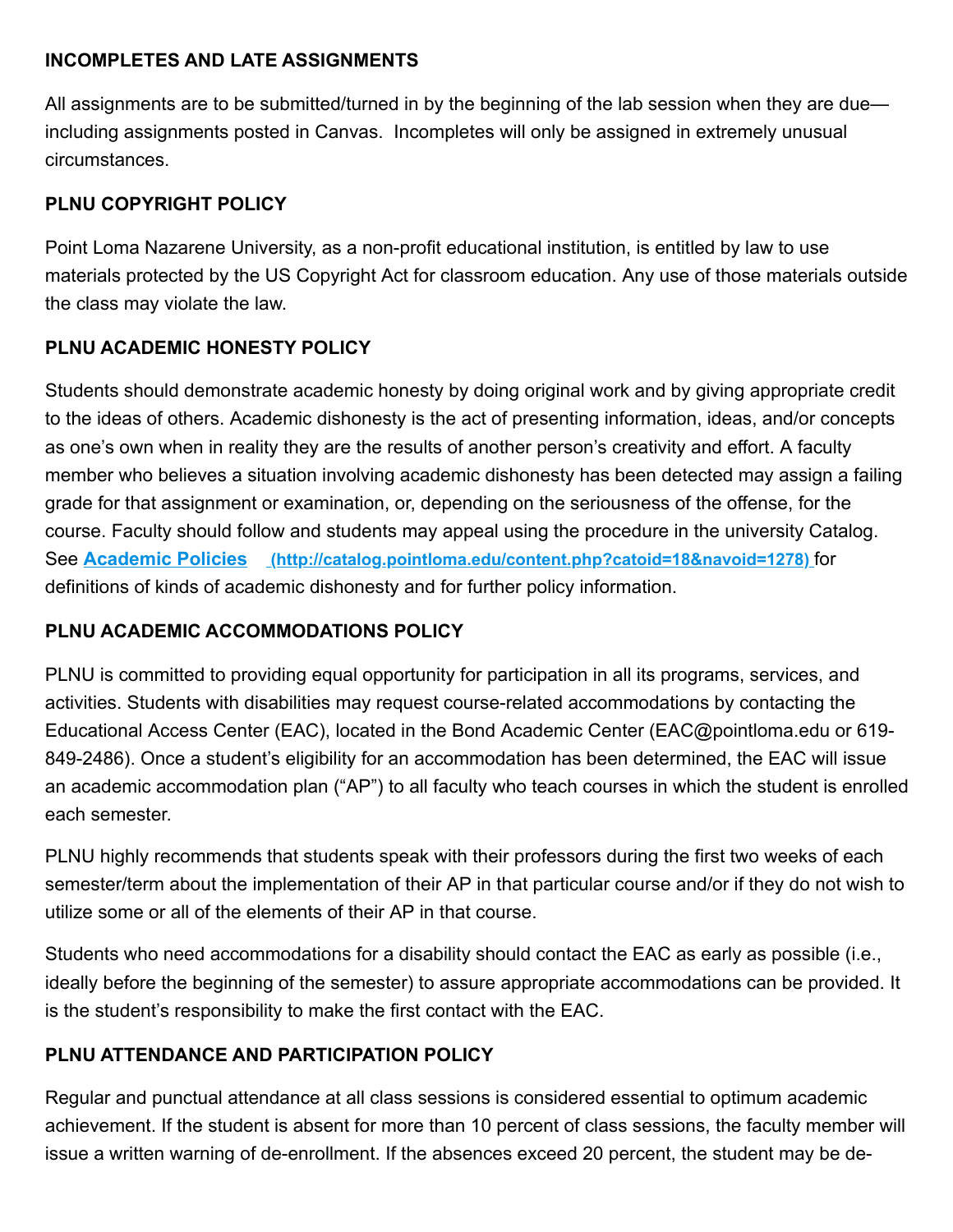enrolled without notice until the university drop date or, after that date, receive the appropriate grade for their work and participation. In some courses, a portion of the credit hour content will be delivered **asynchronously** and attendance will be determined by submitting the assignments by the posted due dates. See **Academic Policies (https://catalog.pointloma.edu/content.php? catoid=46&navoid=2650#Class\_Attendance)** [in the Undergraduate Academic Catalog. If a](https://catalog.pointloma.edu/content.php?catoid=46&navoid=2650#Class_Attendance)bsences exceed these limits but are due to university excused health issues, an exception will be granted.

#### **SPIRITUAL CARE**

Please be aware PLNU strives to be a place where you grow as whole persons. To this end, we provide resources for our students to encounter God and grow in their Christian faith. If students have questions, [a desire to meet with the chaplain or have prayer requests you can contact the](https://www.pointloma.edu/offices/spiritual-development) **Office of Spiritual Development (https://www.pointloma.edu/offices/spiritual-development)**

#### **USE OF TECHNOLOGY**

In order to be successful in the online environment, you'll need to meet the minimum technology and system requirements; please refer to the *Technology and System Requirements*  **[\(https://help.pointloma.edu/TDClient/1808/Portal/KB/ArticleDet?ID=108349\)](https://help.pointloma.edu/TDClient/1808/Portal/KB/ArticleDet?ID=108349)** information. Additionally, students are required to have headphone speakers compatible with their computer available to use. If a [student is in need of technological resources please contact](mailto:student-tech-request@pointloma.edu) **student-tech-request@pointloma.edu (mailto:student-tech-request@pointloma.edu)** .

Problems with technology do not relieve you of the responsibility of participating, turning in your assignments, or completing your class work.

#### **ASSIGNMENTS AT-A-GLANCE**

The table below lists our assignments and their due dates. Click on any assignment to review it.

## Course Summary:

| <b>Date</b>      | <b>Details</b><br><b>Due</b>                                                                                                                 |
|------------------|----------------------------------------------------------------------------------------------------------------------------------------------|
|                  | <b>B</b> Week 1   Prelab Assignment<br>https://canvas.pointloma.edu/courses/57182/assignments/68326due by 2:45pm<br>(Section 1-CHE1003L)     |
| Tue Aug 31, 2021 |                                                                                                                                              |
|                  | <b>B</b> Week 1   Prelab Assignment<br>due by 6pm<br>(https://canvas.pointloma.edu/courses/57182/assignments/683261)<br>(Section 2-CHE1003L) |
| Tue Sep 7, 2021  | <b>E Week 1   Prelab Assignment</b><br>https://canvas.pointloma.edu/courses/57182/assignments/68326due by 9:30am<br>(Section 3-CHE1003L)     |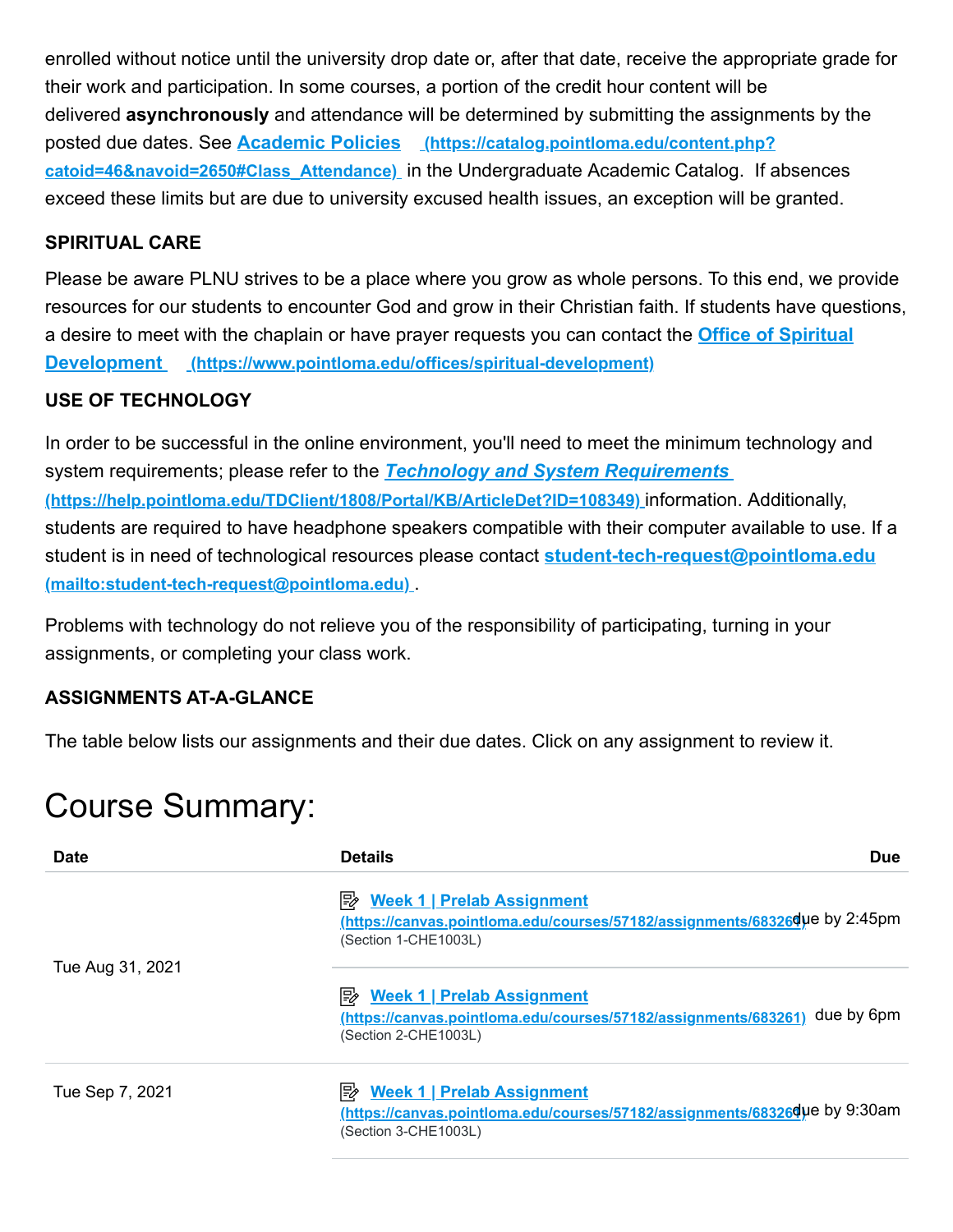| <b>Date</b>      | <b>Details</b><br><b>Due</b>                                                                                                                                                      |
|------------------|-----------------------------------------------------------------------------------------------------------------------------------------------------------------------------------|
|                  | <u>≫ Week 1   Prelab Assignment</u><br>https://canvas.pointloma.edu/courses/57182/assignments/68326due by 1:30pm<br>(Section 4-CHE1003L)                                          |
|                  | <u>≫ Week 1   Prelab Assignment</u><br>(https://canvas.pointloma.edu/courses/57182/assignments/683261) due by 6pm<br>(Section 5-CHE1003L)                                         |
| Wed Sep 8, 2021  | <u>≫ Week 1   Prelab Assignment</u><br>(https://canvas.pointloma.edu/courses/57182/assignments/683261) due by 6pm<br>(Section 6-CHE1003L)                                         |
| Thu Sep 9, 2021  | <b>B</b> Week 1   Prelab Assignment<br>(https://canvas.pointloma.edu/courses/57182/assignments/683261) due by 6pm<br>(Section 7-CHE1003L)                                         |
|                  | P <sup>2</sup> Week 1   Postlab Assignment:<br><b>Elevator Speech</b><br>due by 2:45pm<br>(https://canvas.pointloma.edu/courses/57182/assignments/683258)<br>(Section 1-CHE1003L) |
| Mon Sep 13, 2021 | <b>B</b> Week 1   Postlab Assignment:<br><b>Elevator Speech</b><br>due by 6pm<br>(https://canvas.pointloma.edu/courses/57182/assignments/683258)<br>(Section 2-CHE1003L)          |
|                  | <u>≫ Week 1   Postlab Assignment:</u><br><b>Elevator Speech</b><br>due by 9:30am<br>(https://canvas.pointloma.edu/courses/57182/assignments/683258)<br>(Section 3-CHE1003L)       |
| Tue Sep 14, 2021 | P <sup>2</sup> Week 1   Postlab Assignment:<br><b>Elevator Speech</b><br>due by 1:30pm<br>(https://canvas.pointloma.edu/courses/57182/assignments/683258)<br>(Section 4-CHE1003L) |
|                  | <b>B</b> Week 1   Postlab Assignment:<br><b>Elevator Speech</b><br>due by 6pm<br>(https://canvas.pointloma.edu/courses/57182/assignments/683258)<br>(Section 5-CHE1003L)          |
| Wed Sep 15, 2021 | P <sup>2</sup> Week 1   Postlab Assignment:<br><b>Elevator Speech</b><br>due by 6pm<br>(https://canvas.pointloma.edu/courses/57182/assignments/683258)<br>(Section 6-CHE1003L)    |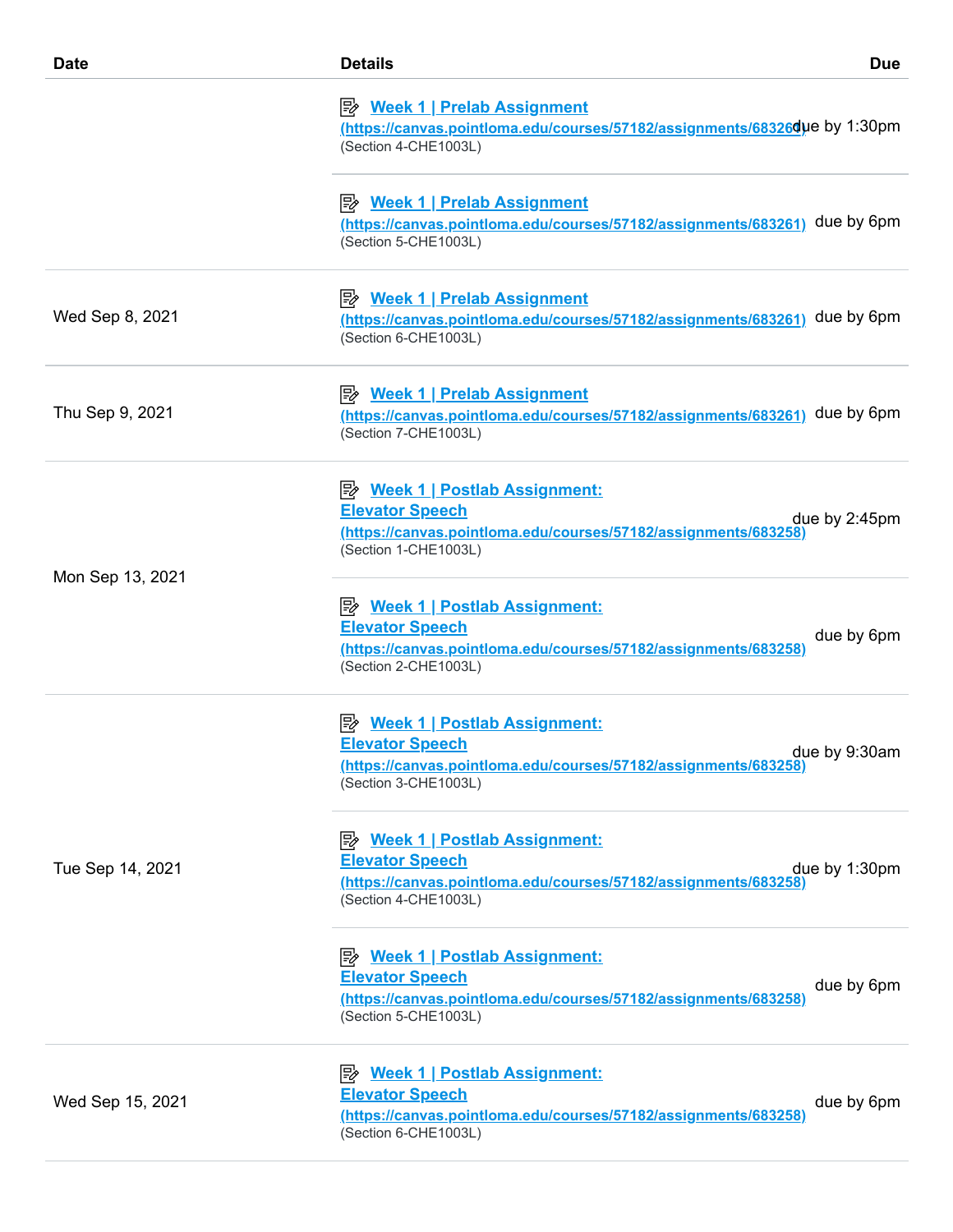| <b>Date</b>      | <b>Details</b>                                                                                                                                             | <b>Due</b> |
|------------------|------------------------------------------------------------------------------------------------------------------------------------------------------------|------------|
| Thu Sep 16, 2021 | <b>B</b> Week 1   Postlab Assignment:<br><b>Elevator Speech</b><br>(https://canvas.pointloma.edu/courses/57182/assignments/683258)<br>(Section 7-CHE1003L) | due by 6pm |
|                  | ⊯<br><b>Final Poster Presentation</b><br>(https://canvas.pointloma.edu/courses/57182/assignments/683259)                                                   |            |
|                  | <u>Week 1 Lab</u><br>(https://canvas.pointloma.edu/courses/57182/assignments/683260)                                                                       |            |
|                  | Week 1   Postlab Assignment -<br>翩<br>responses due<br>(https://canvas.pointloma.edu/calendar?                                                             |            |
|                  | event id=104978&include contexts=course 57182)                                                                                                             |            |
|                  | (https://canvas.pointloma.edu/courses/57182/assignments/683262)                                                                                            |            |
|                  | P <sup>2</sup> Week 10 Postlab Assignment:<br><b>LCMS</b><br>(https://canvas.pointloma.edu/courses/57182/assignments/683263)                               |            |
|                  | P <sup>i</sup> Week 10   Prelab Assignment:<br><b>LCMS</b><br>(https://canvas.pointloma.edu/courses/57182/assignments/683264)                              |            |
|                  | (https://canvas.pointloma.edu/courses/57182/assignments/683265)                                                                                            |            |
|                  | <b>B</b> Week 11   Postlab Assignment:<br><b>NMR</b><br>(https://canvas.pointloma.edu/courses/57182/assignments/683266)                                    |            |
|                  | <b>B</b> Week 11   Prelab Assignment:<br><b>NMR</b><br>(https://canvas.pointloma.edu/courses/57182/assignments/683267)                                     |            |
|                  | <b><i>B</i></b> Week 12 Lab<br>(https://canvas.pointloma.edu/courses/57182/assignments/683268)                                                             |            |
|                  |                                                                                                                                                            |            |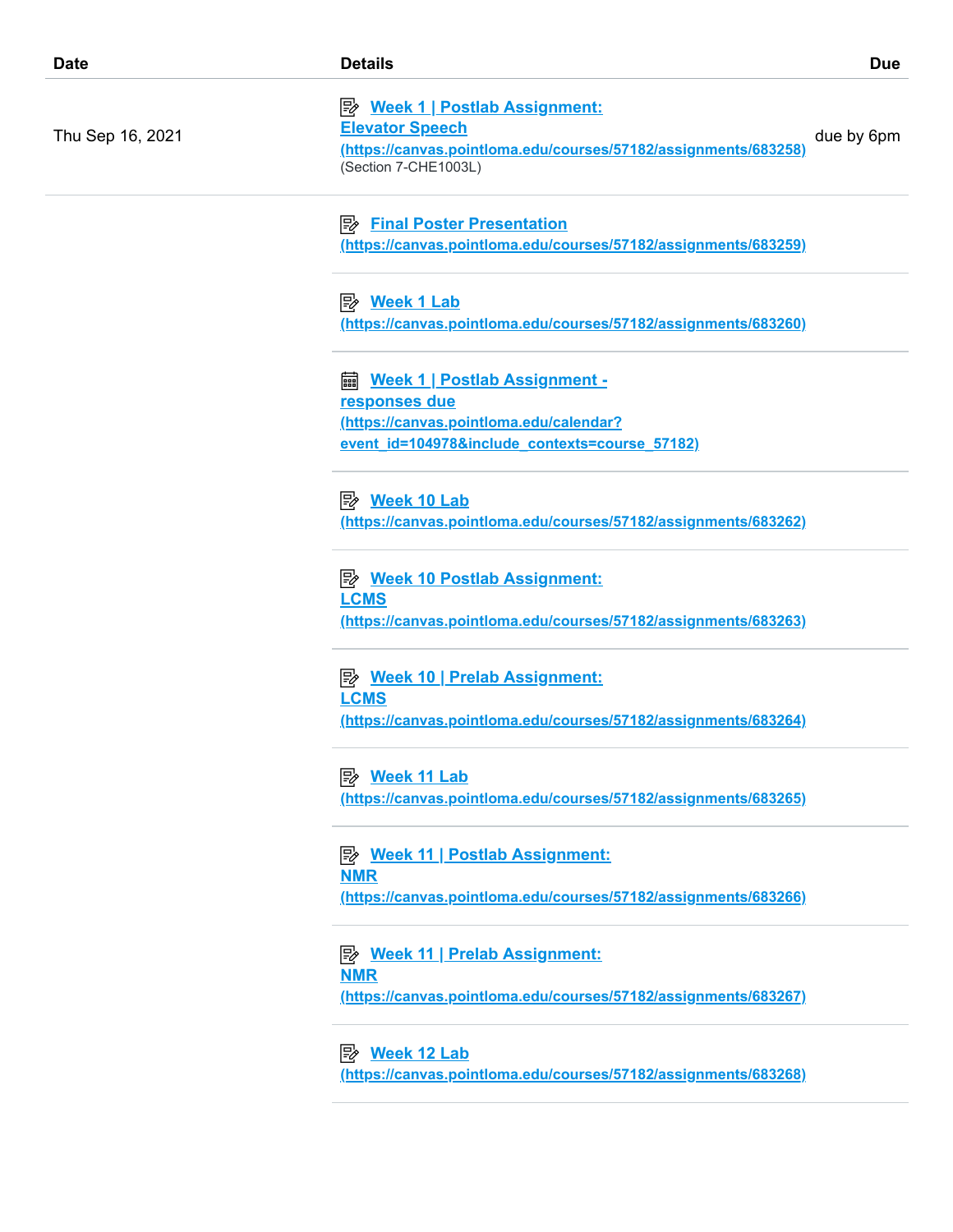**Week 12 | Postlab Assignment: SMART NMR [\(https://canvas.pointloma.edu/courses/57182/assignments/683269\)](https://canvas.pointloma.edu/courses/57182/assignments/683269)**

 **Week 12 | Prelab Assignment: SMART NMR [\(https://canvas.pointloma.edu/courses/57182/assignments/683270\)](https://canvas.pointloma.edu/courses/57182/assignments/683270)**

#### **Week 13 Lab**

**[\(https://canvas.pointloma.edu/courses/57182/assignments/683271\)](https://canvas.pointloma.edu/courses/57182/assignments/683271)**

 **Week 13 | Postlab Assignment: Course feedback & final poster prep [\(https://canvas.pointloma.edu/courses/57182/assignments/683272\)](https://canvas.pointloma.edu/courses/57182/assignments/683272)**

 **Week 13 | Prelab Assignment: Gathering the pieces of your poster [\(https://canvas.pointloma.edu/courses/57182/assignments/683273\)](https://canvas.pointloma.edu/courses/57182/assignments/683273)**

#### **Week 2 Lab**

**[\(https://canvas.pointloma.edu/courses/57182/assignments/683274\)](https://canvas.pointloma.edu/courses/57182/assignments/683274)**

 **Week 2 | Postlab Assignment: Extraction Questions [\(https://canvas.pointloma.edu/courses/57182/assignments/683275\)](https://canvas.pointloma.edu/courses/57182/assignments/683275)**

 **Week 2 | Prelab Assignment [\(https://canvas.pointloma.edu/courses/57182/assignments/683276\)](https://canvas.pointloma.edu/courses/57182/assignments/683276)**

 **Week 3 Lab [\(https://canvas.pointloma.edu/courses/57182/assignments/683277\)](https://canvas.pointloma.edu/courses/57182/assignments/683277)**

 **Week 3 | Postlab Assignment: TLC & Bioassays [\(https://canvas.pointloma.edu/courses/57182/assignments/683278\)](https://canvas.pointloma.edu/courses/57182/assignments/683278)**

 **Week 3 | Prelab Assignment responses due (https://canvas.pointloma.edu/calendar? [event\\_id=104979&include\\_contexts=course\\_57182\)](https://canvas.pointloma.edu/calendar?event_id=104979&include_contexts=course_57182)**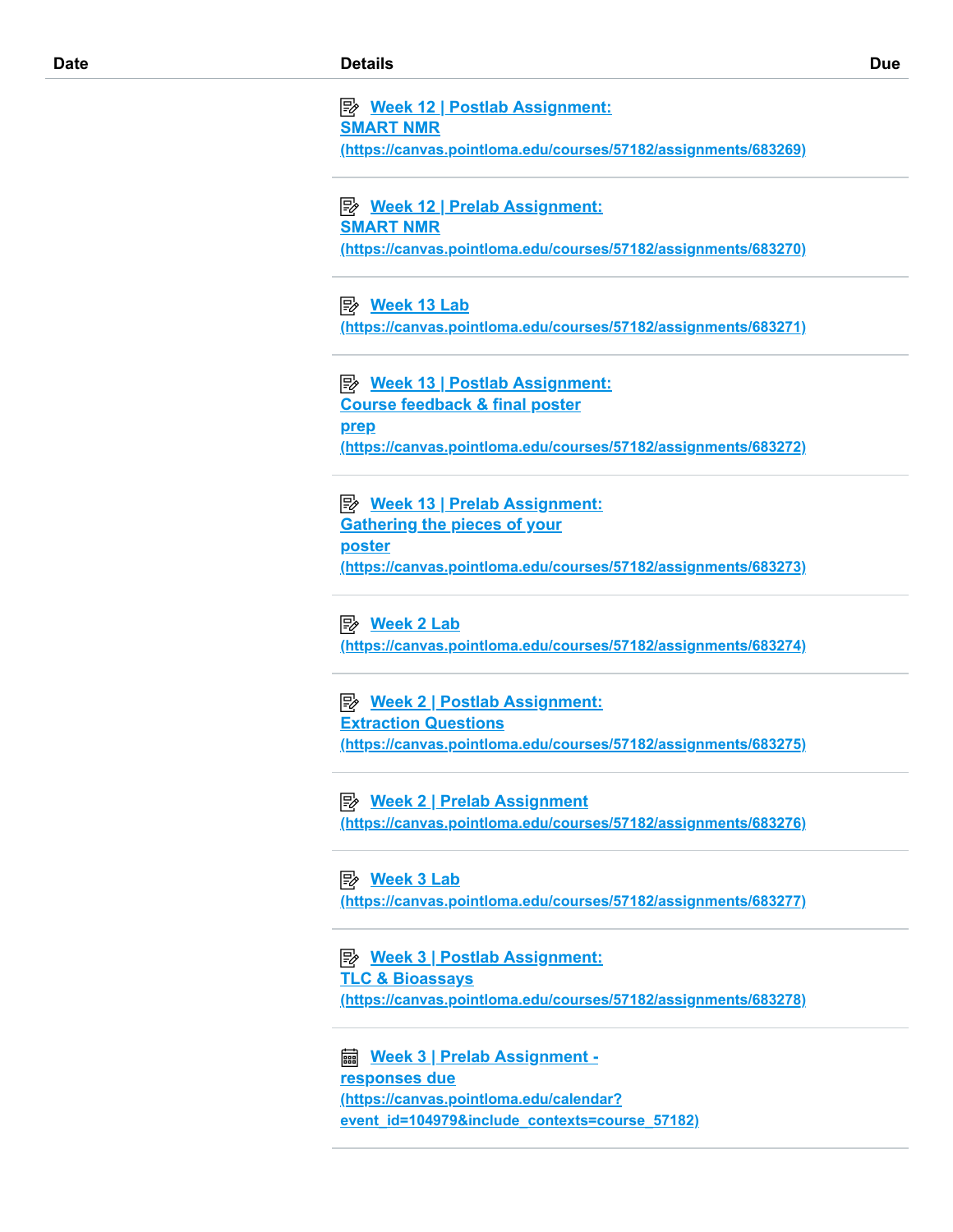**Week 3 | Prelab Assignment: Is natural better? [\(https://canvas.pointloma.edu/courses/57182/assignments/683257\)](https://canvas.pointloma.edu/courses/57182/assignments/683257)**

 **Week 4 Lab - on Zoom [\(https://canvas.pointloma.edu/courses/57182/assignments/683279\)](https://canvas.pointloma.edu/courses/57182/assignments/683279)**

 **Week 4 Zoom lab meeting (https://canvas.pointloma.edu/calendar? [event\\_id=104980&include\\_contexts=course\\_57182\)](https://canvas.pointloma.edu/calendar?event_id=104980&include_contexts=course_57182)**

 **Week 4 Zoom lab meeting - Section 2 (https://canvas.pointloma.edu/calendar? [event\\_id=104981&include\\_contexts=course\\_57182\)](https://canvas.pointloma.edu/calendar?event_id=104981&include_contexts=course_57182)**

 **Week 4 | Postlab Assignment: antiSMASH Questions [\(https://canvas.pointloma.edu/courses/57182/assignments/683280\)](https://canvas.pointloma.edu/courses/57182/assignments/683280)**

 **Week 4 | Prelab Assignment: Natural product building blocks [\(https://canvas.pointloma.edu/courses/57182/assignments/683281\)](https://canvas.pointloma.edu/courses/57182/assignments/683281)**

 **Week 5 Lab [\(https://canvas.pointloma.edu/courses/57182/assignments/683282\)](https://canvas.pointloma.edu/courses/57182/assignments/683282)**

 **Week 5 | Postlab Assignment: Culture conditions [\(https://canvas.pointloma.edu/courses/57182/assignments/683283\)](https://canvas.pointloma.edu/courses/57182/assignments/683283)**

 **Week 5 | Prelab Assignment: Culture conditions discussion [\(https://canvas.pointloma.edu/courses/57182/assignments/683256\)](https://canvas.pointloma.edu/courses/57182/assignments/683256)**

 **Week 6 Lab [\(https://canvas.pointloma.edu/courses/57182/assignments/683284\)](https://canvas.pointloma.edu/courses/57182/assignments/683284)**

 **Week 6 | Postlab Assignment [\(https://canvas.pointloma.edu/courses/57182/assignments/683285\)](https://canvas.pointloma.edu/courses/57182/assignments/683285)**

 **Week 6 | Prelab Assignment [\(https://canvas.pointloma.edu/courses/57182/assignments/683286\)](https://canvas.pointloma.edu/courses/57182/assignments/683286)**